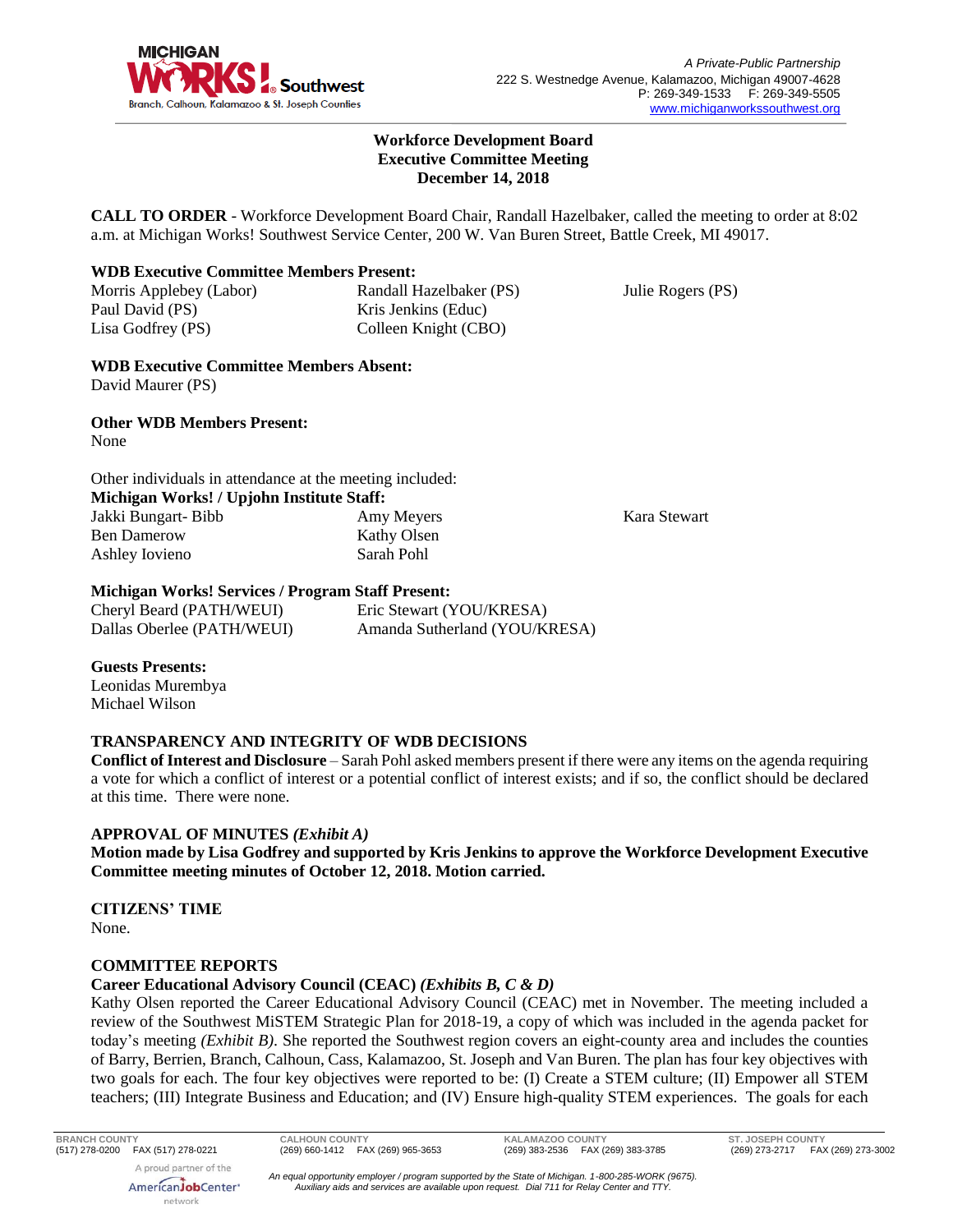were included in the exhibit. The CEAC November meeting also included approving the 2019 CEAC meeting schedule and updates on Marshall Plan proposals submitted by entities located within the Michigan Works! Southwest area.

Kathy Olsen requested WDB consideration and approval of Sue Gardner, Dean of Business, Industrial Trades and Public Service at Kalamazoo Valley Community College, as an alternate member of the Michigan Works! Southwest CEAC. She reported Ms. Gardner would serve as an alternate for CEAC member, Dr. Deb Coates. As noted in Exhibit C, the term of the appointment is for the balance of a term that ends on June 30, 2020.

### **Motion made by Paul David and supported by Colleen Knight to appoint Sue Gardner, Dean of Business, Industrial Trades and Public Service at Kalamazoo Valley Community College, to the Michigan Works! Southwest CEAC as an alternate for Dr. Deb Coates for the balance of a term that ends on June 30, 2020. Motion carried.**

Kathy Olsen requested WDB approval of the 2019 CEAC schedule *(Exhibit D)*. She reported CEACs are educational advisory committees to the WDB that were established by a Public Act and the membership and meeting schedule requires WDB approval.

### **Motion made by Colleen Knight and supported by Kris Jenkins to approve the CEAC 2019 meeting schedule. Motion carried.**

### **Monitoring Committee**

Jakki Bungart-Bibb reported the Monitoring Committee reviewed One-Stop Operator, Employment Services and Trade Act Services, all of which are provided by Kalamazoo RESA (KRESA). Individuals representing Charles River and Continental Linen Services (CLS) were interviewed about their experience and the services they received. Two participants were also interviewed and spoke highly of their experience with KRESA staff. A presentation was given by KRESA highlighting current initiatives and ongoing focuses. Ms. Bungart-Bibb stated the staff monitoring resulted in no corrective-action items, however a continuous improvement recommendation was made to provide more privacy for individuals utilizing the phone dedicated to contacting the Unemployment Insurance Agency (UIA).

#### **Veterans Community Action Team (VCAT)**

Michael Wilson reported the Veterans Community Action Team (VCAT) for Prosperity Region 8 is very active and has had a great couple of years. The VCAT has four subcommittees that include Education, Employment, Healthcare and Quality of Life. He complimented and thanked Jennifer Klempnow from Michigan Works! Southwest for chairing the Employment subcommittee.

Mr. Wilson reported the VCAT holds regional quarterly face-to-face meetings and each quarter one of the subcommittees is highlighted. The next quarterly meeting is scheduled for January 22, 2019 and will feature the Employment subcommittee. This meeting will be held at the Bell's Brewery training center in Comstock. Individuals from all four subcommittees are invited to attend and bring literature to share. He also noted the VCAT meetings are open to anyone interested in learning more about services and resources available to veterans.

Michael Wilson reported the Employment subcommittee met on December 13, 2018 and several activities that the committee has been working on are falling into place.

- The Employment subcommittee is hosting Reservist Employment Opportunities, known as REO Direct events, at the 110<sup>th</sup> ATKW Air Force base in Battle Creek. Employers will be invited to come to the event on Saturday, February 2, 2019 to meet with members of the Air National Guard from 11:00 a.m. – 12:30 p.m. They will also meet with Army, Navy Marine Corps and National Guard Reservists from 1:00-2:30 p.m.
- The committee will also be hosting a Veteran Friendly Employer Program Workshop at Consumers Credit Union on March 6, 2019 where the Michigan Veterans Affairs Agency (MVAA) will provide information and tools to assist employers in becoming a Veteran friendly employer. The event will include a sponsored lunch.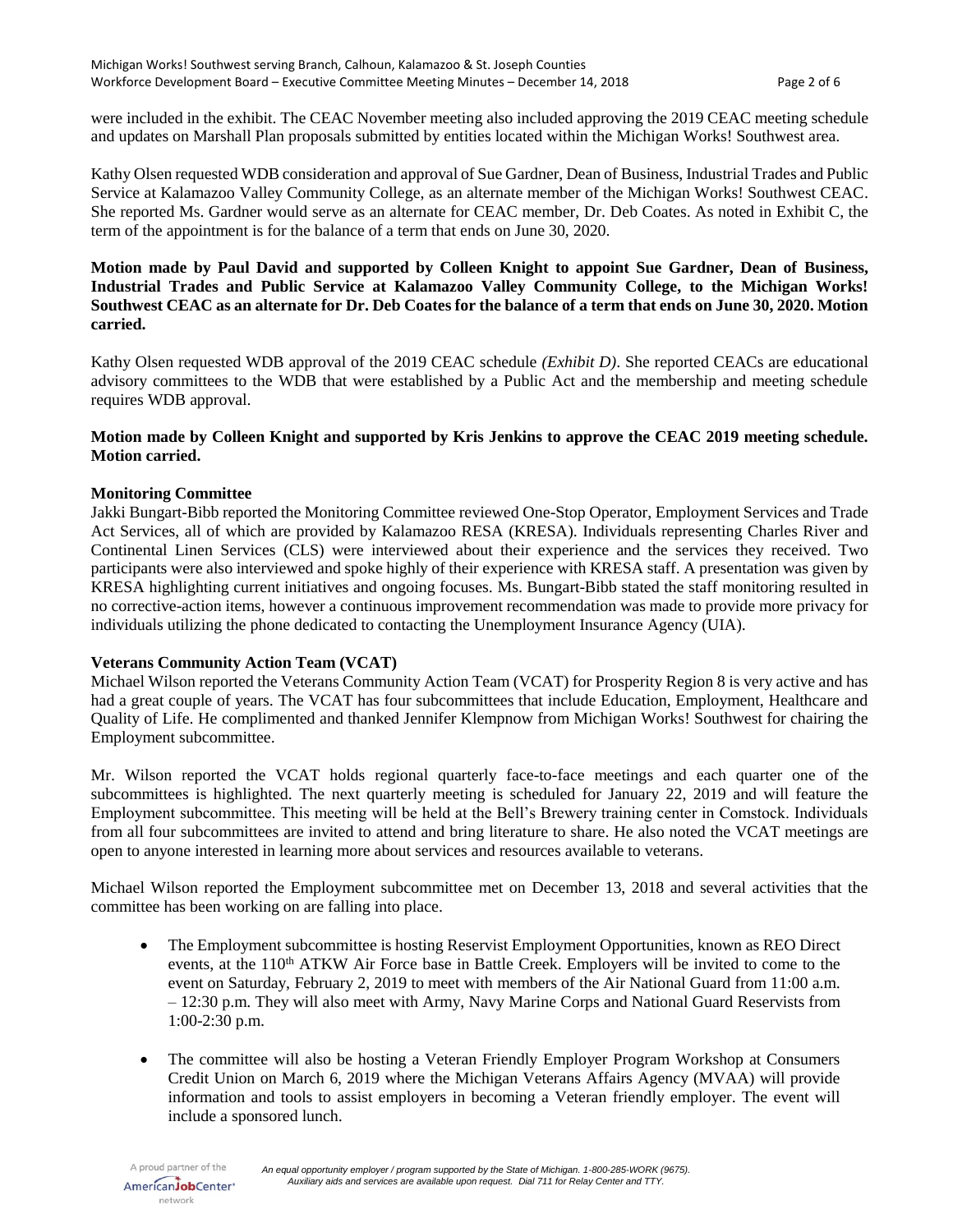• The Employment subcommittee is also having discussions with the VA hospital regarding a vocational rehabilitation job fair.

Michael Wilson further reported that each VCAT subcommittee is responsible for creating action items. For example, the Education subcommittee will be reconvening in January to focus on serving as a think tank for educational opportunities for veterans. The Quality of Life subcommittee is focusing on providing VA financial readiness education and home buyer's assistance.

### **Disability Awareness Resource Team (DART)**

Kathy Olsen reported the Disability Awareness Resource Team (DART) continues to focus on providing desktop training opportunities for frontline staff, sharing professional development opportunities among the DART partner staff and keeping a watch on emerging issues as they relate to employment and individuals with disabilities. A recent question by frontline staff for the DART curriculum committee was the need for ongoing training for staff and customers regarding when and how to disclose a disability. This workshop is offered annually by Disability Network and DART volunteers are exploring the possibility of offering a video recording of the training that could be used when needed, throughout the year.

### **NEW BUSINESS**

**FY19 Community Ventures Program** *(Exhibit E)*– Amy Meyers requested board consideration and approval of the FY19 Community Ventures plan which included an additional allocation of \$193,893 for ongoing implementation of the Community Ventures Program. An initial allocation of \$266,602 was received by Michigan Works! Southwest in July of 2018. The Community Ventures Program is designed to provide career pathways and wrap-around services for the structurally unemployed and the Asset Limited, Income Constrained, Employed (ALICE) population. Clarification on the term "structurally unemployed" was provided.

It was reported that wage incentives are allowable and will be provided to employers. A locally driven Business Resource Network (BRN) is utilized to deliver services to eligible Community Ventures participants. Locally, the Southwest Michigan Employer Resource Network (ERN) will fulfill the requirements of the BRN.

**Work-Based Training for Special Populations** *(Exhibit F)* – Amy Meyers requested board consideration and approval for the Work-Based Training for Special Populations plans. Michigan Works! Southwest received an allocation of \$25,000 to provide career services, support services, and work-based learning opportunities, an increase from the previous allocation of \$18,000. Individuals to be served include Partnership.Accountability.Training.Hope. (PATH) participants, Food Assistance Employment and Training (FAE&T) participants, out-of-school youth, refugees, and returning citizens, which is defined as individuals recently released from prison.

**FY19 Trade Adjustment Assistance (TAA)** *(Exhibit G)* – Amy Meyers requested board consideration and approval for the Trade Adjustment Assistance (TAA) Fiscal Year 2019 Allocations for expenditure October 1, 2018 through September 30, 2019, the TAA Plan Narrative Instructions, and Merit Staffing Certification for FY19. TAA was defined as a federal program that assists U.S. workers who have lost their jobs as a result of foreign trade. The program assists participants in retraining and gaining certification resulting in their becoming reemployed. Case management and support services are also provided. Michigan Works! Southwest was allocated \$292,332 for the time period of October 1, 2018 through September 30, 2019; this is a decrease from last year's allocation. Ms. Meyers reported that additional funding has already been requested and approved.

**Motion made by Colleen Knight and supported by Paul David to approve FY19 Community Ventures Program, the Work-Based Training for Special Populations, and the FY19 Trade Adjustment Assistance (TAA) plans. Motion carried.**

# **STAFF REPORTS**

**Marketing** *(Exhibits H1 & H2)* – Kathy Olsen referenced Exhibit H1 in the agenda packet which included information about upcoming events for job seekers and employers within the Michigan Works! Southwest four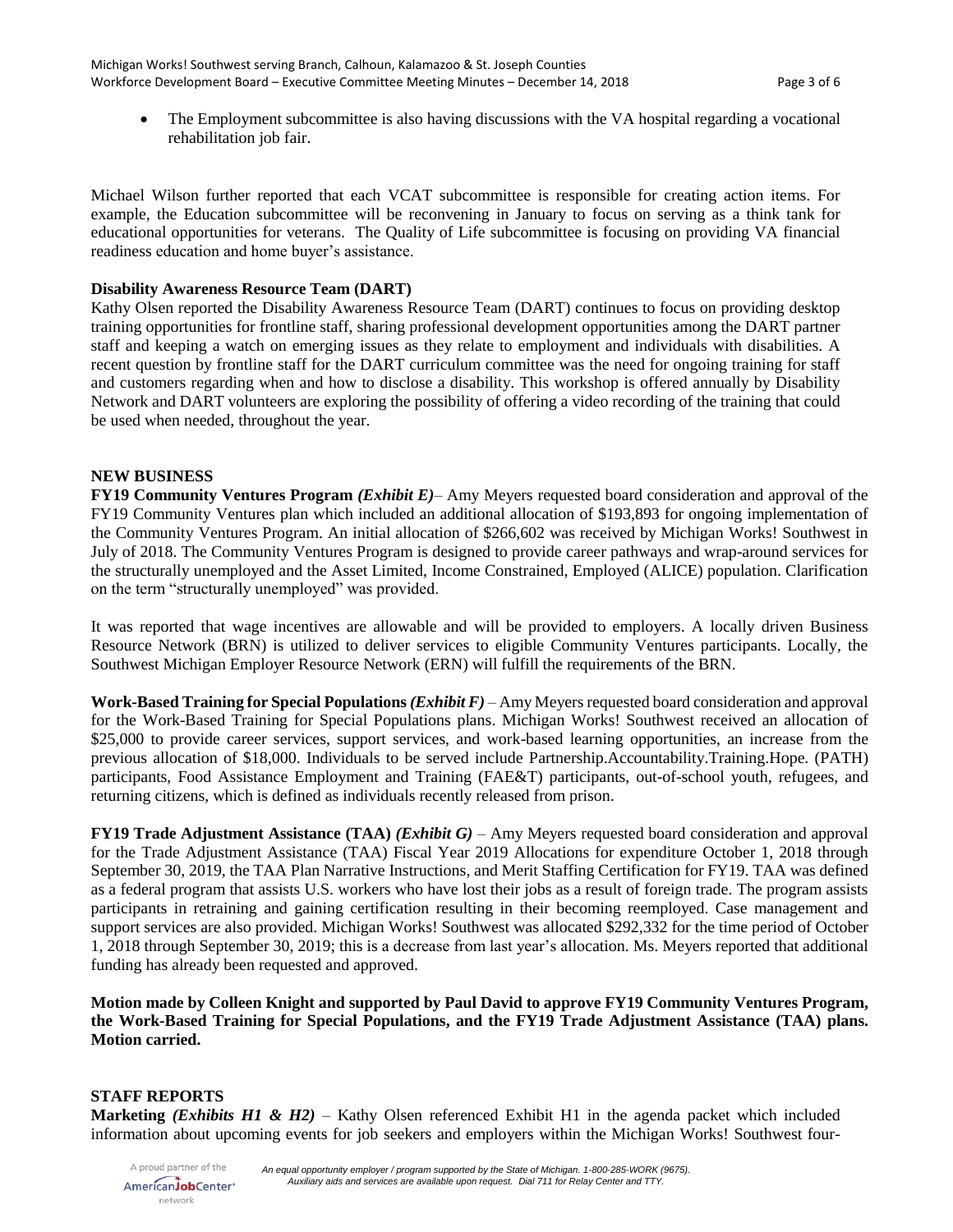county region. She highlighted the Pre-Apprenticeship Training (Exhibit H2), the Veteran Friendly Employer Program Workshop at Consumers Credit Union on March 6, 2019 reported on by Michael Wilson and the Career.Life.Expo scheduled for March 21, 2018 of which other staff will provide details.

#### **Program Operations / Special Initiatives**

Goal4 It!TM - Dallas Oberlee reported Partnership.Accountability.Training.Hope. (PATH) and Food Assistance Employment & Training (FAE&T) staff began implementing [Goal4 It!](https://www.mathematica-mpr.com/video/goal4-it)<sup>TM</sup> practices in July of 2018, with a refresher course provided to staff in November by Mathematica. The training focuses on setting goals and then identifying the road blocks to achieving those goals. Managers also attended a Goal4 It!<sup>TM</sup> Pro training to assist them in helping their staff increase their coaching competency. Ms. Oberlee reported that Michigan Works! Southwest was asked by Mathematica to participate in Project IMPROVE, in collaboration with Administration for Children and Families. Project IMPROVE provides training and technical assistance to sites that are developing program interventions intended to improve outcomes for Temporary Assistance for Needy Families (TANF) clients.

*Employer Resource Network (ERN) / Workforce Innovation Fund (WIF) –* Dallas Oberlee reported Workforce Innovation Fund (WIF) implementation ended in September of 2018. Michigan Works! Southwest was asked to participate in a case study focused on the initiative and developed a 5 minute video on the project, which will be available next year.

*Families Forward Demonstration (FFD) Project –* Dallas Oberlee reported the Families Forward Demonstration (FFD) project is currently planning a meeting to discuss recruitment and the referral process. FFD is a program in partnership with the Office of Child Support and the Friend of the Court to provide training for non-custodial parents failing to meet their child support requirements. As of November, only one participant has successfully completed the training. Discussions are taking place around the possibility of opening up eligibility to include those struggling to pay, as opposed to only those unable to pay.

It was also reported Michigan Works! Southwest staff assisted Schmitz Foam, which is located in Coldwater, with an open house to recruit workers.

**Business Services / Talent Fund Update** – Ashley Iovieno reported staff are currently awaiting the Going PRO Talent Fund announcement detailing companies that were awarded training grants. The date of announcement has yet to be provided; however, Michigan Works! Southwest staff are proactively working on a contract template to more efficiently serve employers once the grant announcement is released.

Ms. Iovieno also reported that due to the success of Apprenticeship 101 Information Sessions, a schedule is being built to provide targeted information sessions throughout the Michigan Works! Southwest four-county area on a quarterly basis.

Career.Life.Expo. planning sessions for 2019 are currently taking place. Eric Stewart from KRESA and Matt Lynn from the United Way are co-chairing the planning committee. The event is scheduled for March 21, 2019 at the Kalamazoo Expo Center and will once again strive to connect individuals with both employers and local resources to assist them in finding and retaining employment. Resume assistance will once again be provided as well as the VIP hour for veterans and individuals with disabilities. The upcoming event will also include a youth component focused on connecting youth with summer job opportunities. Schools have been invited to bring students between 3 p.m. and 5 p.m. to participate.

Jakki Bungart-Bibb reported two new High School Equivalency testing sites will be opening within Battle Creek, one of which will be at the Michigan Works! Southwest Service Center. Currently, Battle Creek has only one active testing site available to individuals, with limited hours and space. Between the two new sites, opportunities for testing will be provided five days a week, with afterhours and childcare available. Ben Damerow reported BC Vision is working on marketing material, including a video, which should be available in the near future, with a hopeful launch date of January 2019. Board members were invited to tour the classroom at the Michigan Works! Southwest Battle Creek Service Center following the meeting.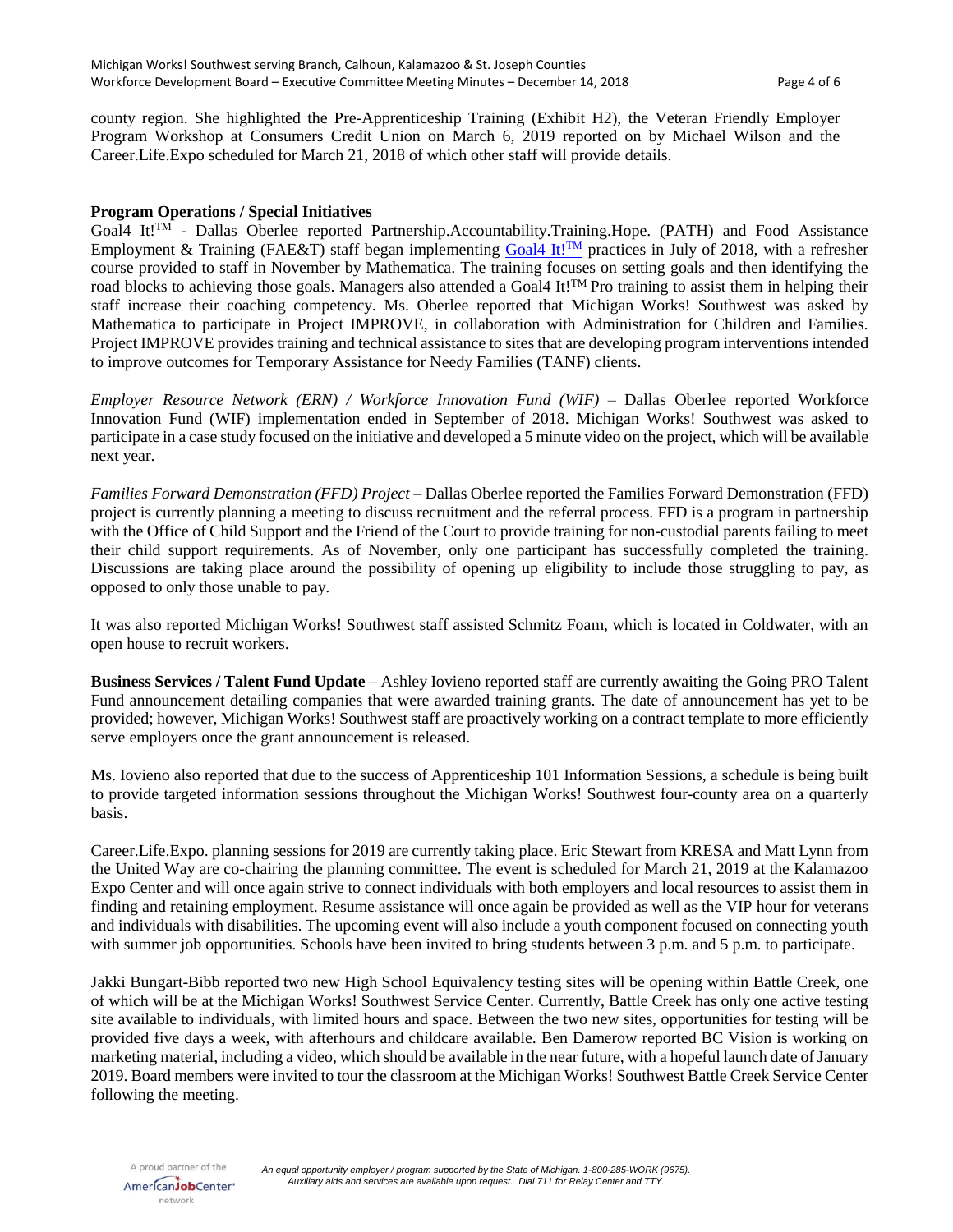Colleen Knight requested clarification on an email received from the Department of Health and Human Services (DHHS) stating that youth services would no longer be provided in Branch County. Ben Damerow stated that services will continue to be provided to youth in Branch County and that the email was likely referring to Chafee-Eligible Foster Youth who received a special referral for Youth Services from DHHS. Mr. Damerow stated that he would follow up and provide further clarification.

**Labor Market Information (LMI)** *(Exhibit I)* – The link to access the labor market reports generated from Burning Glass Analytics and Real Time Jobs Data that identified the top detailed occupations, skills greatest in demand, and employers with the most job openings in Prosperity Region 8, Michigan Works! Southwest, and each of the four counties in the MW! SW Area for the period October 1 through November 30, 2018 was sent to members via email along with the agenda packet.

**Dashboard Report** *(Exhibit J)* – Jakki Bungart-Bibb reported page one of the Michigan Works! Dashboard report (Exhibit J) includes the labor participation data as well as the top employers advertising online, top job categories, top occupations and education requirements for the month of October; the education requirement section was updated to include a section for "no formal requirements". Ms. Bungart-Bibb commented on the jobless rate within the Michigan Works! four-county area, stating that it was below both the state and national level. On page two, it was reported that there were close to 9,000 visitors to the Michigan Works! Southwest Service Centers during the month of November. Data for the Food Assistance Employment & Training (FAE&T) program and the Families Forward Demonstration were reported, as well as WIOA registrations, number of employers served, and the number of jobs filled. AEP/PATH data was included on page three of the report. Ms. Bungart-Bibb reported final data for Fiscal Year 2018 was provided in the table and that the current Employment Rate of 54.8% was an increase from the previous rate of 52.7%. Data for the Employer Resource Network (ERN) / Workforce Innovation Fund (WIF) and Career & Educational Advisory Council (CEAC) was displayed at the top of page four. The Vision for Prosperity Apprenticeship Readiness Training and MiCareerQuest Southwest were also highlighted on this page.

**Director's Report** – Ben Damerow distributed the Director's Report dated December 14, 2018 and provided an update on assignments for some of the federal legislators from Michigan that included John Moolenaar (MI-4), Tim Walberg (MI-7), Rep.-elect Elissa Slotkin (MI-8), and Rep-elect Andy Levin. An update was also given on Michigan's State Legislators which included Senator Shirkey, Branch County; Senator-elect Dr. Bizon, Calhoun County; Senator-elect LaSata, St. Joseph County; Senator-elect McCann, Kalamazoo County, Rep.-elect Haadsma, Calhoun County; and Representatives Hoadley, Iden, Leutheuser and Miller.

Mr. Damerow also reported Governor-elect Whitmer's transition team has reached out to Michigan Works! leadership to discuss strengths and opportunities for workforce and talent development. The transition team has been very positive about utilizing the Michigan Works! network to assist in their workforce goals and thus far the transition itself appears to be going smoothly.

The Vision for Prosperity Pre-Apprenticeship Training was also highlighted in Mr. Damerow's report. Funding was received from the Local Initiatives Support Corporation and the Battle Creek-Kalamazoo United Way to assist Michigan Works! Southwest in providing a pre-apprenticeship training to 24 Kalamazoo County residents beginning February of 2019. The training will be 35 hours per week, for nine weeks, with a curriculum modeled after Access for All, a successful training program that HRDI provided in Detroit. Youth Opportunities Unlimited (YOU) / KRESA will be assisting with assessment and testing for potential participants, and a weekly stipend of \$200 per week will be provided to students. Mr. Damerow reported a proposal to expand the training into Battle Creek is currently being developed.

# **OLD BUSINESS**

None.

#### **CITIZENS' TIME** None.

# **MEMBERS' TIME**

A proud partner of the AmericanJobCenter\* network